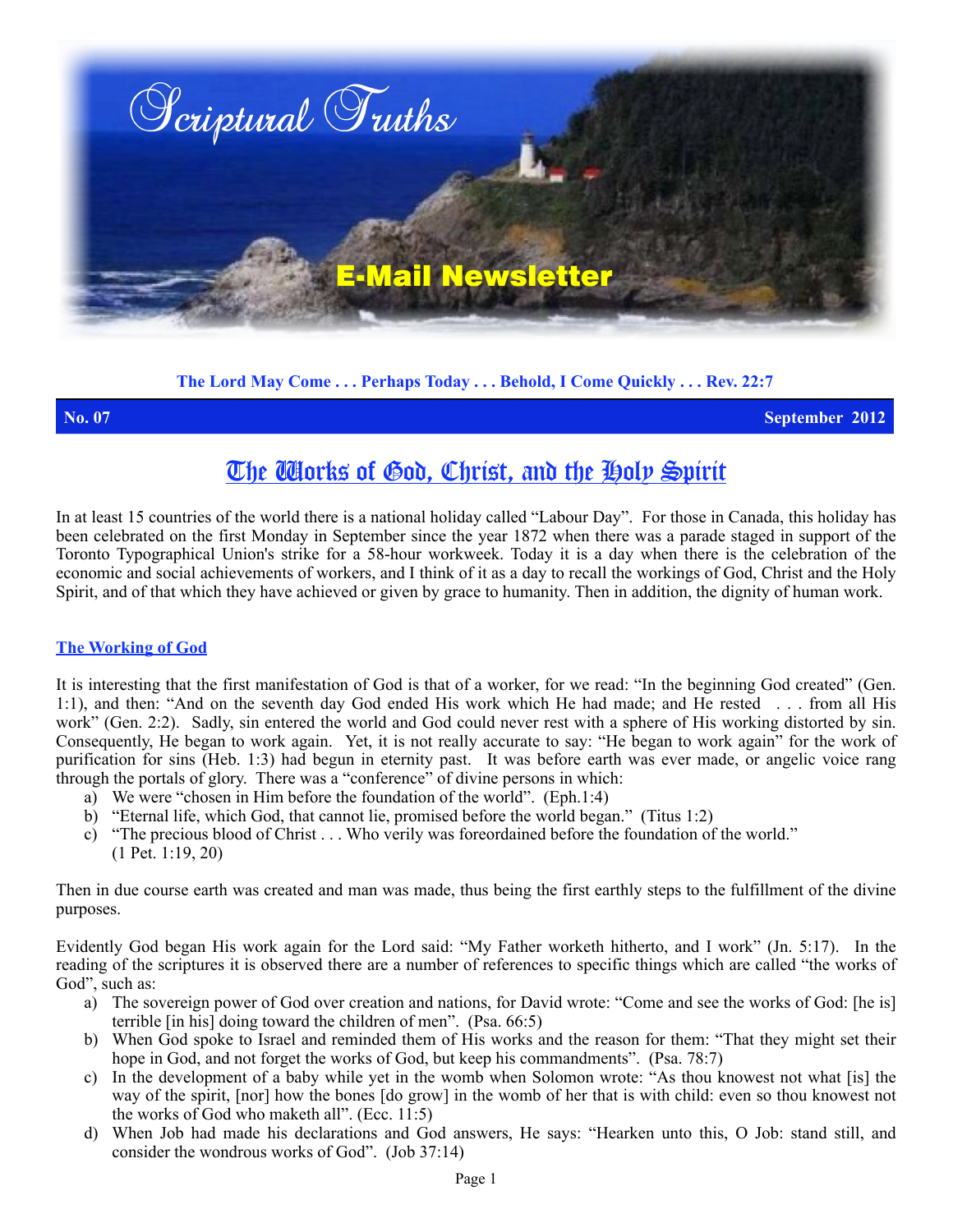- e) On the day of Pentecost when the gospel was being preached, Peter said: "Cretes and Arabians, we do hear them speak in our tongues the wonderful works of God". (Acts 2:11)
- f) The people came to our Lord and said: "What shall we do, that we might work the works of God? (Jn. 6:28). His answer was: "This is the work of God, that ye believe on him whom he hath sent" (Jn. 6:29). The expression "work of God" denotes "the works required and approved by God" (J.H. Thayer, Greek-English Lexicon of the New Testament, p. 248).
- g) Concerning the man blind from birth, the Lord said: "Neither hath this man sinned, nor his parents: but that the works of God should be made manifest in him". (Jn. 9:3)

There are at least two intriguing expressions used of the workings of God in Isaiah. The prophet will write: "The Lord shall rise up as in Mount Perazim, He shall be wroth as in the valley of Gibeon, that He may do His work, His strange work; and bring to pass His act, His strange act" (Isa. 28:21). Again he writes: "Behold, I will proceed to do a marvelous work among this people, even a marvelous work and a wonder" (Isa. 29:14). The strange work was that God, who loved his people with an everlasting love, was against them in judgment. His marvelous work was that He would make the wise to become fools.

Since the discipling of Israel, whom He loved was His strange work (Isa. 28:21), how much stranger was it when He forsook His beloved Son? This was so out of character for God and is a mystery we cannot enter into. It was not natural for the covenanting Jehovah, who never left Israel abandoned, now to forsake His beloved Son: the One He called: "My Servant. . . in whom my soul delighteth" (Isa. 42:1) and "My beloved Son" (Matt. 3:17). God had spoken to Him, and about Him at His baptism and transfiguration, but not here. Not even an angel came to strengthen Him as in Gethsemane. Heaven was absolutely silent. These were wonders which cause deep astonishment.

# **The Working Of Christ**

Since the first manifestation of God is that of Him working, it is to be expected that one of the gospel records should have the Lord presented as such. It is my understanding that there is insufficient evidence to state that Mark was written first. It is often assumed such to be the case, but it is on a faulty foundation. It is often said that Mark is the gospel where the Lord is presented as the Servant of Jehovah. This is based on the argument that the Greek word "eutheos", translated "anon", "immediately", "forthwith", and "as soon as", are found in 40 verses of the book. On this point there must be carefulness for the word does not always refer to the subjective attitude of the Lord. Indeed, only in two passages does it refer to such, ch. 1:21; 8:10. It refers to the:

- a) Activity of Satan (Mk. 4:15)
- b) Activity of the chief priests (Mk. 15:1)
- c) Activity of Judas (Mk. 14:45)
- d) Activity of the people (Mk. 9:15)

The fact is that if we read John's gospel, the Lord refers to His working more often than Mark ever does. For instance:

- a) "My meat is to do the will of Him that sent me, and to finish His work" (Jn. 4:34)
- b) "My Father worketh hitherto, and I work" (Jn. 5:17)
- c) "I have finished the work which Thou gavest me to do" (Jn. 17:4)

A cursory reading of Mark will present the Lord in His activity, being the only gospel which tells that: "They could not so much as eat bread" (Mk. 3:20).

There can be no doubt that the greatest work the Lord ever did was when He experienced the "travail of His soul" (Isa. 53:11). During that time when He was being made "sin for us" (2 Cor. 5:21), He was doing a work that not only none other could ever do, but the depths of it, none other could ever fathom.

When our Lord was on the cross there were three hours of daylight and three hours of darkness:

- a) The daylight removed all denials:
	- i) That it was Jesus of Nazareth who was nailed to the cross.
	- ii) That He was nailed to the cross, both pre the darkness and after it.
- b) The darkness:
	- i) Indicated the character of God in the administration of justice. (cp. Ex. 20)
	- ii) Prefigured the day of the Lord in judgment. (Amos 8:9)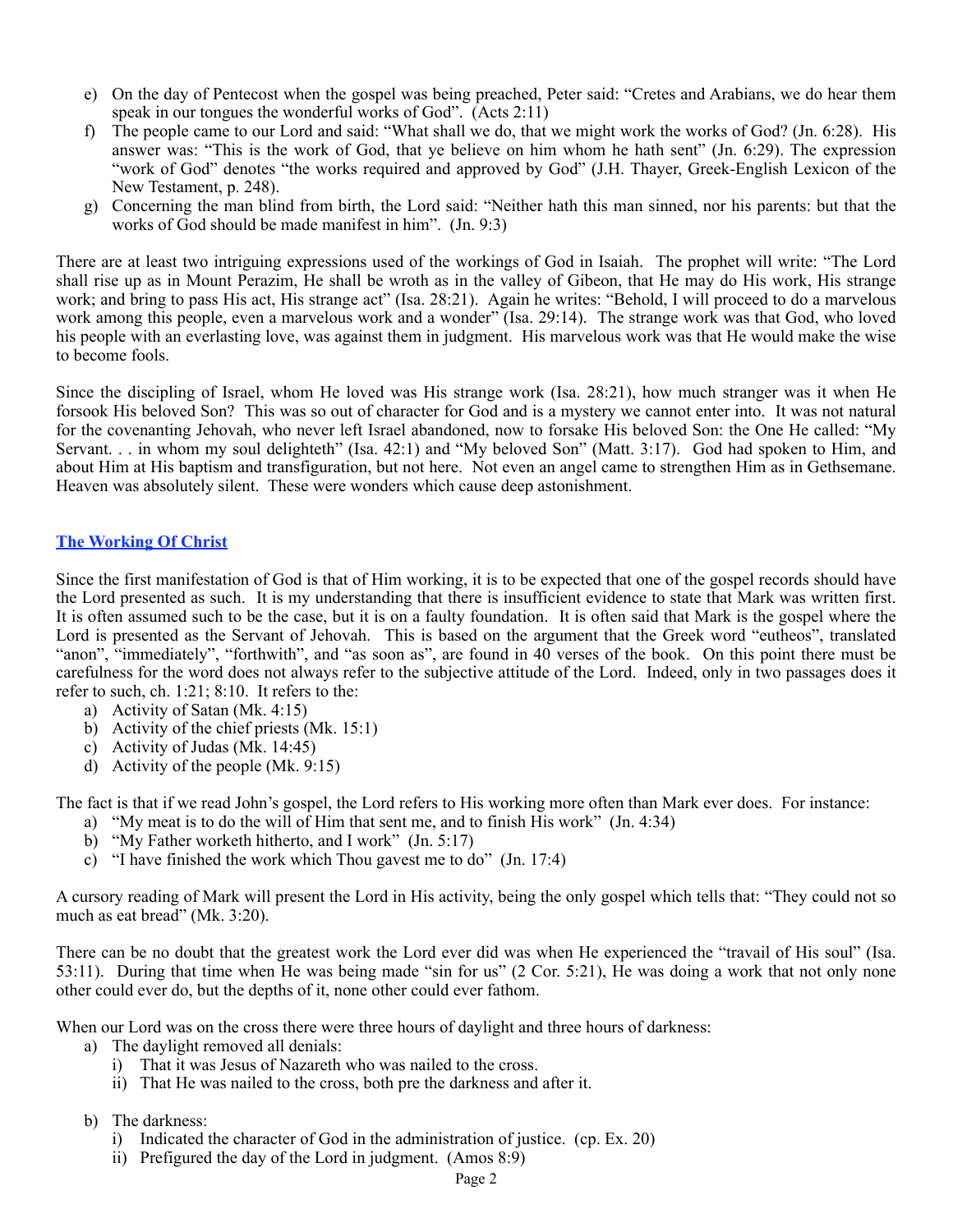- iii) Displayed the judgment of God on the Egyptians. (Ex. 10:21)
- iv) Is the dwelling place of God. (Ex. 20:21)

During the hours of light the Lord suffered at the hands of man, suffered for His own righteousness, but bore nothing of the penalty for sins. In the hours of darkness He suffered at the hands of man, suffered for man's unrighteousness, and bore the full penalty for man's sins.

This was a work too sacred for man to look upon. Man is distorted and the gruesome has a strange attraction for him. If there is an accident there is a slowing down for man to have a look. Psalm 88:6 puts it so starkly: "Thou hast laid me in the lowest pit, in darkness, in the deeps" and Lamentations 2:3: "He hath led me, and brought me into darkness".

The question that must be faced is: "Was this righteous? Was it fair for an innocent person to be punished for the guilty?" For example: if in a family of two children there was one child who was perfectly obedient and the other was as disobedient as could be. Supposing the disobedient child, when disobeying the parent, broke a beautiful vase. Would it be right to punish the obedient one? The answer is "no". Then how can it be righteous for God to punish Christ when He had done nothing worthy of chastisement, and I who deserved it was let go free? The answer is found in that Christ offered Himself to be the offering and sacrifice. He was not compelled, but of his own volition He offered Himself to suffer for my wrongs. That was a work beyond all comprehension.

# **The Working Of The Holy Spirit**

If one were to pursue the books, etc., on the Godhead, it would be observed that there are many on our Lord, somewhat less on God the Father, and even less on the Holy Spirit. There are some groups of saints who make much of the Holy Spirit, but they are in the minority. The renitence of speaking about Him is based on, I suggest, a misinterpretation of the scriptures, in particular when our Lord said: "He shall not speak of Himself" (Jn. 16:13). Yet an observing of the scriptures, which are the work of the Spirit, we discover that in the Old Testament He is referred to three times (Psa. 51:11; Isa. 63:10, 11), and in the New Testament He is called "the Holy Spirit" four times, and the Holy Ghost eighty-nine times. This does not consider the times He is simply referred to as "the Spirit". That which the passage teaches is that He will only communicate that which has been given to Him, to communicate in the same way as our Lord only communicated, that which He was given to speak.

There can be no doubt that He was, in a major way, associated with the Lord as the following scriptures make plain:

- a) When it came to His incarnation it was by the power of the Spirit. We read: "She was found with child of the Holy Ghost" (Matt. 1:18); again: "That which is conceived in her is of the Holy Ghost" (Matt. 1:20); "The Holy Ghost shall come upon thee, and the power of the Highest shall overshadow thee" (Lk. 1:35).
- b) When it was time for His induction into service, we read that at His baptism: "The Spirit of God descending like a dove, and lighting upon Him" (Matt. 3:16); and concerning the Holy Spirit John adds: "It abode upon Him" (Jn. 1:32). This last clause is particularly interesting because Isaiah prophesied saying: "And the Spirit of the Lord shall rest upon Him, the spirit of wisdom and understanding, the spirit of counsel and might, the spirit of knowledge and of the fear of the Lord. And shall make Him of quick understanding in the fear of the Lord" (Isa. 11:2-3). Again he writes: "I have put my Spirit upon Him" (Isa. 42:1).
- c) After His baptism Luke tells us: "Being full of the Holy Ghost . . . He was led by the Spirit into the wilderness" (Lk. 4:1). Luke will further tell us: "How God anointed Jesus of Nazareth with the Holy Ghost and with power" (Acts  $10:38$ ).
- d) Concerning His death we read: "Who through the eternal Spirit offered Himself without spot to God" (Heb. 9:14).
- e) His resurrection was by the Spirit. Paul writes: "Declared to be the Son of God with power, according to the spirit of holiness, by the resurrection from the dead" (Rom. 1:4). Peter wrote the same truth when he wrote: "Christ hath once suffered for sins . . . quickened by the Spirit" (1 Pet. 3:18).
- f) Paul writes that He was "justified in the Spirit" (1 Tim. 3:16), that is, all that He stated Himself to be was authenticated by His ascension and glorification.